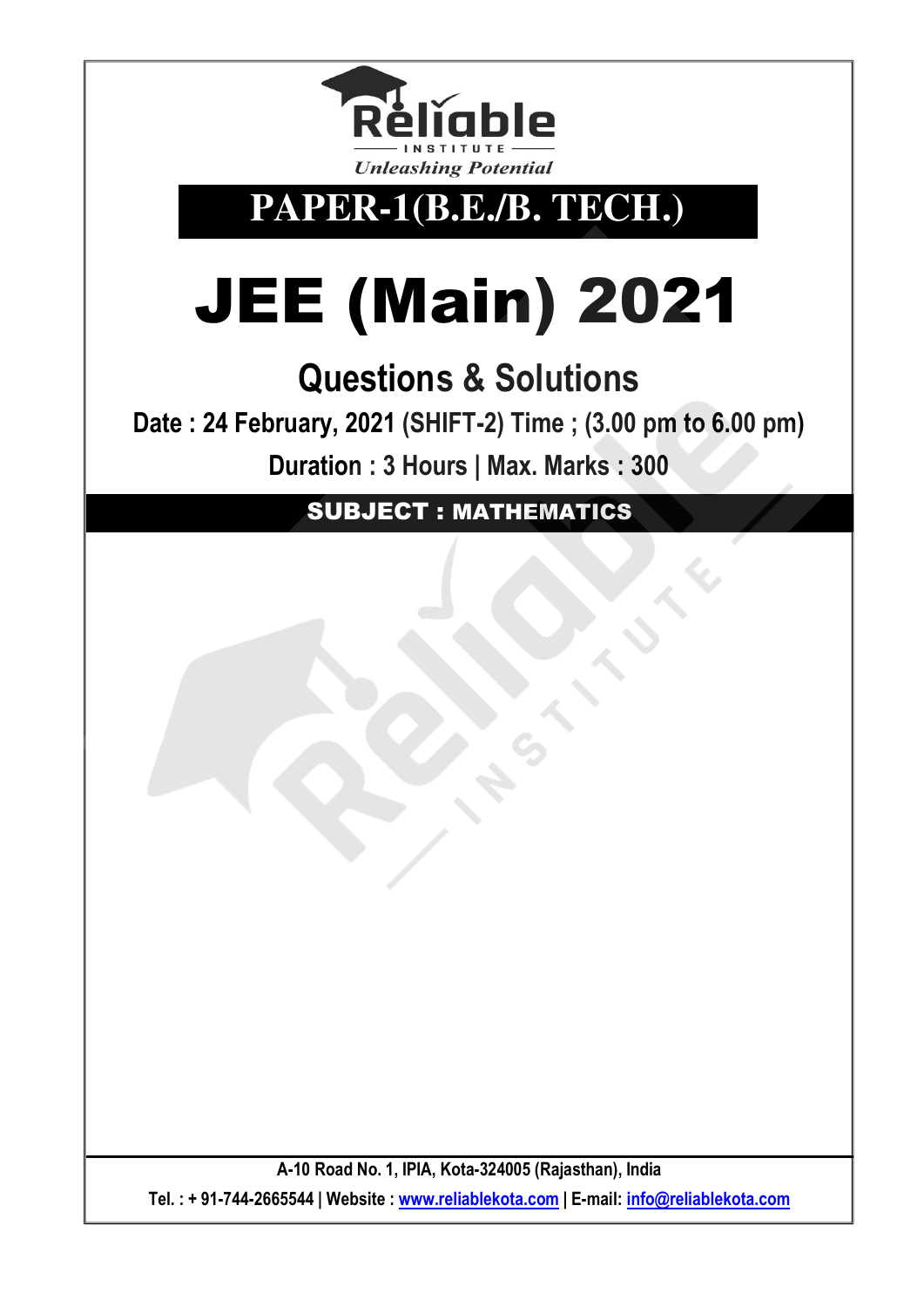

## **MATHEMATICS**

#### **SECTION-A**

 $1.$ For the statements p and q, consider the following compound statements :

(a)  $(\sim q \land (p \rightarrow q)) \rightarrow \sim p$ 

(b)  $((p \vee q) \wedge \neg p) \rightarrow q$ 

Then which of the following statements is correct?

 $(1)$  (a) and (b) both are not tautologies.

- 
- $(2)$  (a) and (b) both are tautologies.
- $(3)$  (a) is a tautology but not (b).
- $(4)$  (b) is a tautology but not (a).

Ans.  $(2)$ 

Sol. Truth table

|             | a | $\sim$ n | $\sim$ 0 | $p\vee q$ | $p \rightarrow q$ | $\neg q \land (p \rightarrow q)$ | $(p \lor q) \land \neg p$ | (a) |   |
|-------------|---|----------|----------|-----------|-------------------|----------------------------------|---------------------------|-----|---|
| T           | т | F        | E        |           |                   |                                  | н                         |     |   |
| $\mathbf T$ | E | F        | m        |           | F                 |                                  | F                         | m   |   |
| F           | m | т        | E        | m         | m                 |                                  |                           | m   | m |
| F           | E | m        | m        | F         |                   |                                  |                           |     |   |

 $2.$ Let  $a, b \in R$ . If the mirror image of the point  $P(a, 6, 9)$  with respect to the line  $\frac{x-3}{7} = \frac{y-2}{5} = \frac{z-1}{-9}$  is (20, b, -a -9), then  $|a + b|$  is equal to :  $(3) 84$  $(2) 86$  $(4)90$  $(1) 88$ 

Ans.  $(1)$ 

**Sol.** mid point of p(a,6,9) and (20,b,-a-9) is 
$$
\left(\frac{a+20}{2}, \frac{6+b}{2}, \frac{-a}{2}\right)
$$
 lies on the line

$$
80 \frac{\frac{a+20}{2}-3}{7} = \frac{\frac{6+b}{2}-2}{5} = \frac{\frac{-a}{2}-1}{-9}
$$
  

$$
\frac{a+14}{14} = \frac{2+b}{10} = \frac{a+2}{18} \Rightarrow b = -32, a = -56
$$
  

$$
\Rightarrow |a+b| = 88
$$

The vector equation of the plane passing through the intersection of the planes  $\vec{r} \cdot (\hat{i} + \hat{j} + \hat{k}) = 1$  $3.$ and  $\vec{r} \cdot (\hat{i} - 2\hat{j}) = -2$ , and the point (1, 0, 2) is :

(1) 
$$
\vec{r} \cdot (\hat{i} + 7\hat{j} + 3\hat{k}) = \frac{7}{3}
$$
  
\n(2)  $\vec{r} \cdot (3\hat{i} + 7\hat{j} + 3\hat{k}) = 7$   
\n(3)  $\vec{r} \cdot (\hat{i} + 7\hat{j} + 3\hat{k}) = 7$   
\n(4)  $\vec{r} \cdot (\hat{i} - 7\hat{j} + 3\hat{k}) = \frac{7}{3}$ 

 $(3)$ Ans.

|           | Address: 'Reliable Institute', A-10 Road No.1, IPIA, Kota-324005 (Rajasthan), INDIA |  |
|-----------|-------------------------------------------------------------------------------------|--|
| Rèliablel | visit us at: www.reliablekota.com, Email: info@reliablekota.com                     |  |
|           | Call us: +91-744-2665544                                                            |  |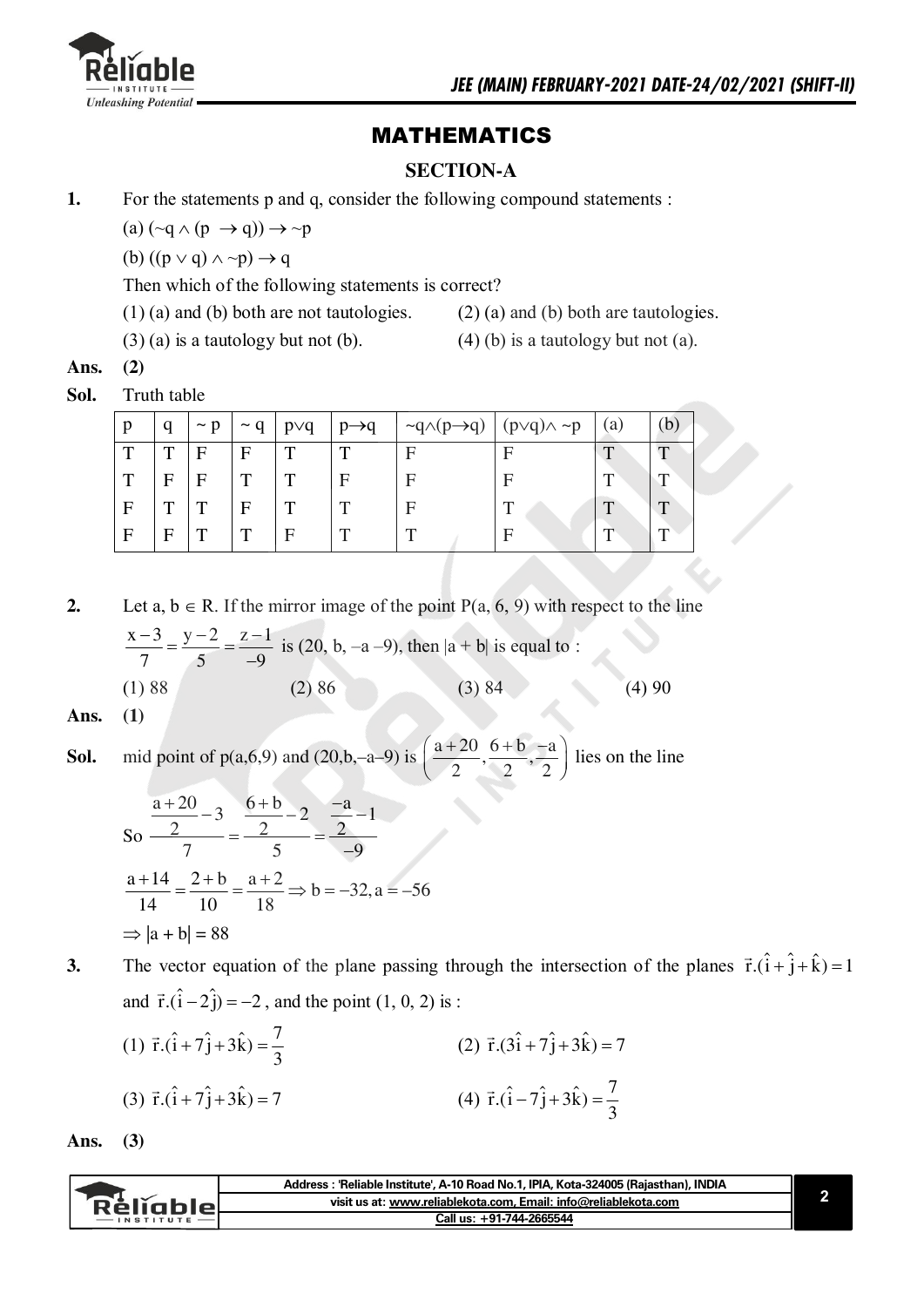

**Sol.** Plane passing through intersection of plane is  $\{\vec{r} \cdot (\hat{i} + \hat{j} + \hat{k}) = -1\} + \lambda \{\vec{r} \cdot (\hat{i} - 2\hat{j}) + 2\} = 0$ Passes through  $\hat{i} + 2\hat{k}$ , we get  $(3-1) + \lambda (\lambda + 2) = 0$  $\overline{\mathbf{c}}$ 3 Hence, equation of plane is  $3\{\vec{r} \cdot (\hat{i} + \hat{j} + \hat{k}) - 1\} - 2\{\vec{r} \cdot (\hat{i} - 2\hat{j}) + 2\} = 0$  $\implies$   $\vec{r} \cdot (\hat{i} + 7\hat{j} + 3\hat{k}) = 7$ **4.** If P is a point on the parabola  $y = x^2 + 4$  which is closest to the straight line  $y = 4x - 1$ , then the co-ordinates of P are : (1) (3, 13) (2) (1, 5) (3) (-2, 8) (4) (2, 8) **Ans. (4)**  Sol.  $\frac{dy}{dx}$  = n  $\frac{dy}{dx} = 4$  $\mathrm{d}x$  $\therefore$  2x<sub>1</sub> = 4  $y = x^2 + 4$  $P(x_1, y_1)$  $\Rightarrow$  x<sub>1</sub> = 2  $\therefore$  Point will be  $(2,8)$ 

**5.** The angle of elevation of a jet plane from a point A on the ground is 60°. After a flight of 20 seconds at the speed of 432 km/hour, the angle of elevation changes to 30°. If the jet plane is flying at a constant height, then its height is :



**Ans. (4)** 



| visit us at: www.reliablekota.com, Email: info@reliablekota.com<br>RéliableL<br>Call us: +91-744-2665544<br>$-$ INSTITUTE | Address: 'Reliable Institute', A-10 Road No.1, IPIA, Kota-324005 (Rajasthan), INDIA |  |
|---------------------------------------------------------------------------------------------------------------------------|-------------------------------------------------------------------------------------|--|
|                                                                                                                           |                                                                                     |  |
|                                                                                                                           |                                                                                     |  |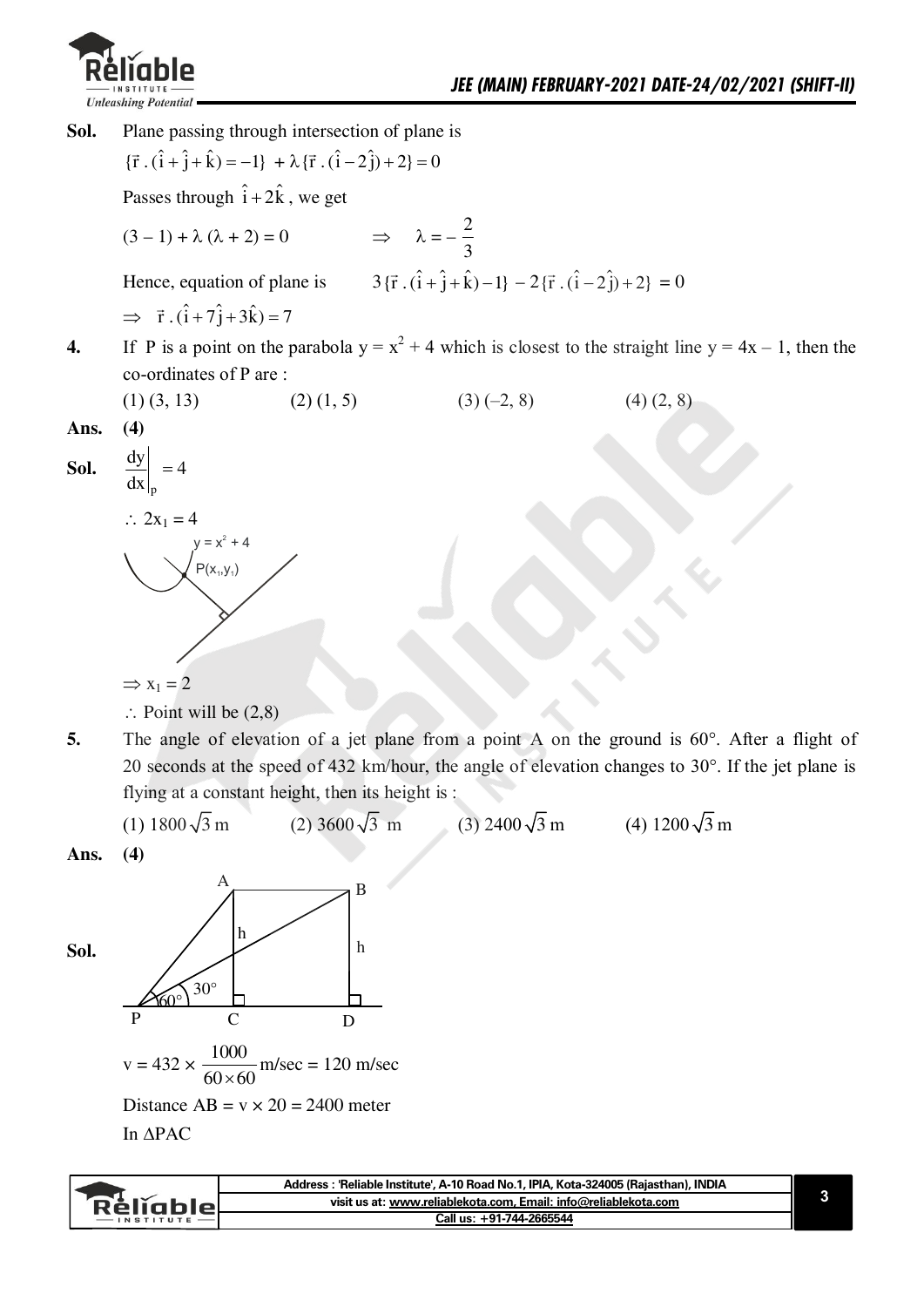

is:

$$
\tan 60^\circ = \frac{h}{PC} \Rightarrow PC = \frac{h}{\sqrt{3}}
$$
  
In  $\triangle PBD$   
\n
$$
\tan 30^\circ = \frac{h}{PD} \Rightarrow PD = \sqrt{3}h
$$
  
\n
$$
PD = PC + CD
$$
  
\n
$$
\sqrt{3}h = \frac{h}{\sqrt{3}} + 2400 \Rightarrow \frac{2h}{\sqrt{3}} = 2400
$$
  
\n
$$
h = 1200\sqrt{3} \text{ meter}
$$
  
\n6. If  $n \ge 2$  is a positive integer, then the sum of the series <sup>n+1</sup>C<sub>2</sub> + 2(<sup>2</sup>C<sub>2</sub> + <sup>3</sup>C<sub>2</sub> + <sup>4</sup>C<sub>2</sub> +....+<sup>n</sup>C<sub>2</sub>)  
\n(1)  $\frac{n(n-1)(2n+1)}{6}$  (2)  $\frac{n(n+1)(2n+1)}{6}$  (3)  $\frac{n(2n+1)(3n+1)}{6}$  (4)  $\frac{n(n+1)^2(n+2)}{12}$   
\n**Ans.** (2)  
\n**Sol.**  $S = {}^{2}C_{2} + {}^{3}C_{2} + ...... + {}^{n}C_{2} = {}^{n+1}C_{3}$   
\n $\therefore {}^{n+1}C_{2} + {}^{n+1}C_{3} + {}^{n+1}C_{3} = {}^{n+2}C_{3} + {}^{n+1}C_{3}$   
\n $= \frac{(n+1)!}{3!(n-1)!} + \frac{(n+1)!}{3!(n-2)!}$   
\n $= \frac{(n+2)(n+1)n}{6} + \frac{(n+1)(n)(n-1)}{6} = \frac{n(n+1)}{6} (2n+1)$ 

7. Let 
$$
f: \mathbb{R} \to \mathbb{R}
$$
 be defined as,

$$
f(x) = \begin{cases}\n-55 x, & \text{if } x < -5 \\
2x^3 - 3x^2 - 120x, & \text{if } -5 \le x \le 4 \\
2x^3 - 3x^2 - 36x - 336, & \text{if } x > 4\n\end{cases}
$$

Let  $A = \{x \in \mathbb{R} : f \text{ is increasing}\}\$ . Then A is equal to :  $(1)(-\infty, -5) \cup (4, \infty)$  $(2)(-5, \infty)$ 

$$
(3) (-\infty, -5) \cup (-4, \infty) \tag{4) (-5, -4) \cup (4, \infty)
$$

Ans.  $(4)$ 

**Sol.** 
$$
f'(x) = \begin{cases} -55 & ; & x < -5 \\ 6(x^2 - x - 20) & ; & -5 < x < 4 \\ 6(x^2 - x - 6) & ; & x > 4 \end{cases}
$$
  
 $f'(x) = \begin{cases} -55 & ; & x < -5 \\ 6(x - 5)(x + 4) & ; & -5 < x < 4 \\ 6(x - 3)(x + 2) & ; & x > 4 \end{cases}$ 

Hence,  $f(x)$  is monotonically increasing is  $(-5, -4) \cup (4, \infty)$ 

|           | Address : 'Reliable Institute', A-10 Road No.1, IPIA, Kota-324005 (Rajasthan), INDIA |  |
|-----------|--------------------------------------------------------------------------------------|--|
| Réligblet | visit us at: www.reliablekota.com, Email: info@reliablekota.com                      |  |
|           | Call us: +91-744-2665544                                                             |  |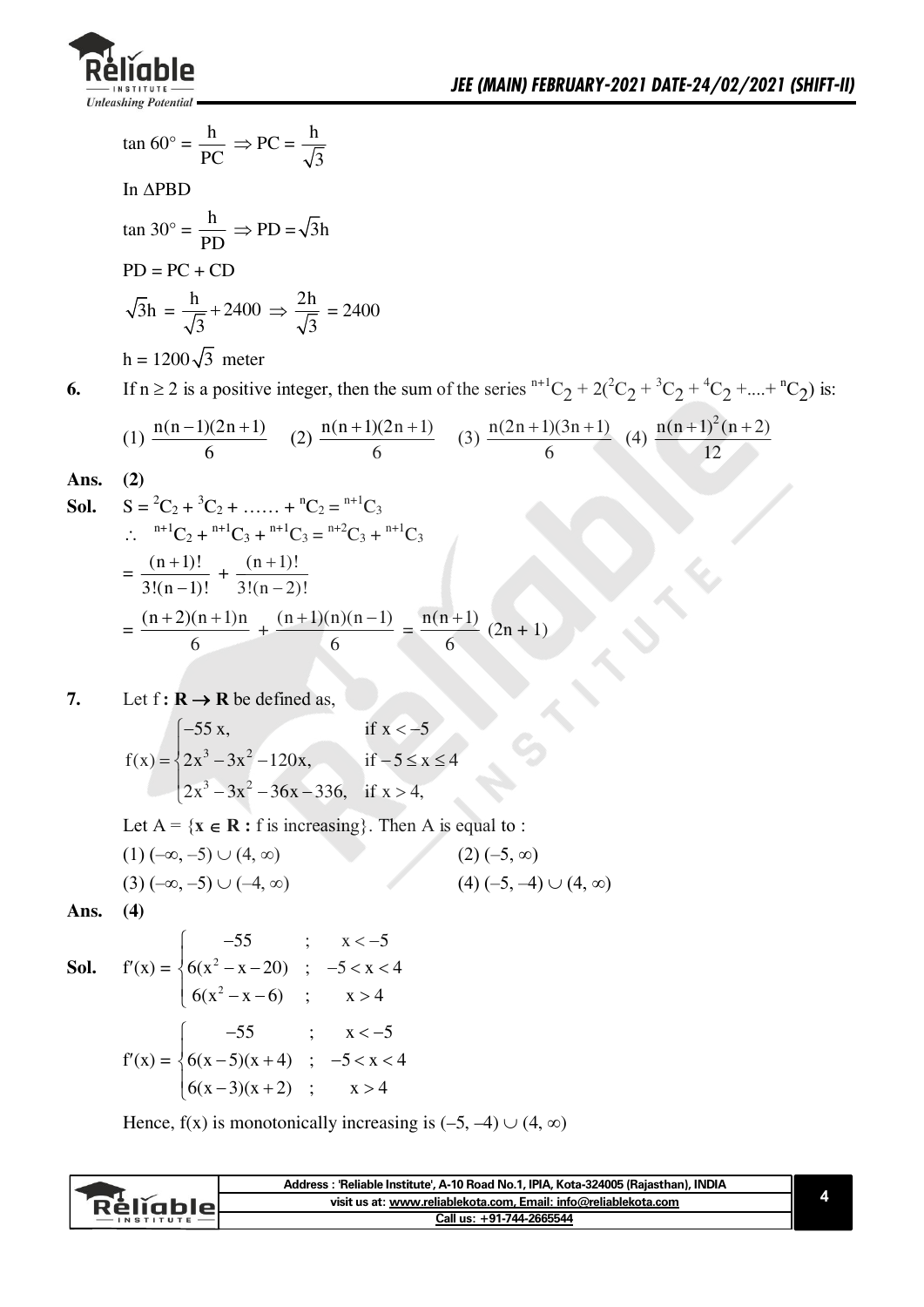

Let f be a twice differentiable function defined on R such that  $f(0) = 1$ ,  $f'(0) = 2$  and  $f'(x) \ne 0$  for 8. all  $x \in R$ . If  $\begin{vmatrix} f(x) & f'(x) \\ f'(x) & f''(x) \end{vmatrix} = 0$ , for all  $x \in R$ , then the value of f(1) lies in the interval:  $(1)$   $(9, 12)$  $(2)$   $(6, 9)$  $(4)(3,6)$  $(3)(0, 3)$ Ans.  $(2)$ Given  $f(x) f''(x) - (f'(x))^2 = 0$ Sol. Let h (x) =  $\frac{f(x)}{f'(x)}$  $\Rightarrow$  h'(x) = 0  $\Rightarrow$  h (x) = k  $\Rightarrow$   $\frac{f(x)}{f'(x)} = k$   $\Rightarrow$   $f'(x) = k f'(x)$  $\Rightarrow$  f(x) = k f'(0)  $\Rightarrow$  1 = k(2)  $\Rightarrow$  k =  $\frac{1}{2}$ New  $f(x) = \frac{1}{2} f'(x) \Rightarrow \int 2 dx = \int \frac{f'(x)}{f(x)} dx$  $\Rightarrow$  2x = ln |f(x)| + C As  $f(0) = 1 \Rightarrow C = 0$  $\Rightarrow$  2x = ln |f(x)|  $\Rightarrow$  f(x) =  $\pm e^{2x}$ As  $f(0) = 1 \implies f(x) = e^{2x} \implies f(1) = e^{2x}$ 

For which of the following curves, the line  $x + \sqrt{3}y = 2\sqrt{3}$  is the tangent at the point  $\left(\frac{3\sqrt{3}}{2}, \frac{1}{2}\right)$ ? 9.

(1) 
$$
x^2 + y^2 = 7
$$
 (2)  $y^2 = \frac{1}{6\sqrt{3}}x$  (3)  $2x^2 - 18y^2 = 9$  (4)  $x^2 + 9y^2 = 9$ 

Ans.  $(4)$ 

**Sol.** tangent to 
$$
x^2 + 9y^2 = a
$$
 at point  $\left(\frac{3\sqrt{3}}{2}, \frac{1}{2}\right)$  is  $x\left(\frac{3\sqrt{3}}{2}\right) + 9y\left(\frac{1}{2}\right) = 9$ 

 $\Rightarrow$  option (4) is true

The value of the integral,  $\int_{0}^{3} [x^2 - 2x - 2] dx$ , where [x] denotes the greatest integer less than or 10.

equal to x, is:

(1) 
$$
-\sqrt{2} - \sqrt{3} + 1
$$
 (2)  $-\sqrt{2} - \sqrt{3} - 1$  (3) -5 (4) -4

Ans.  $(2)$ 

|                  | Address : 'Reliable Institute', A-10 Road No.1, IPIA, Kota-324005 (Raiasthan), INDIA |  |
|------------------|--------------------------------------------------------------------------------------|--|
| Religblet        | visit us at: www.reliablekota.com, Email: info@reliablekota.com                      |  |
| <b>INSTITUTE</b> | Call us: +91-744-2665544                                                             |  |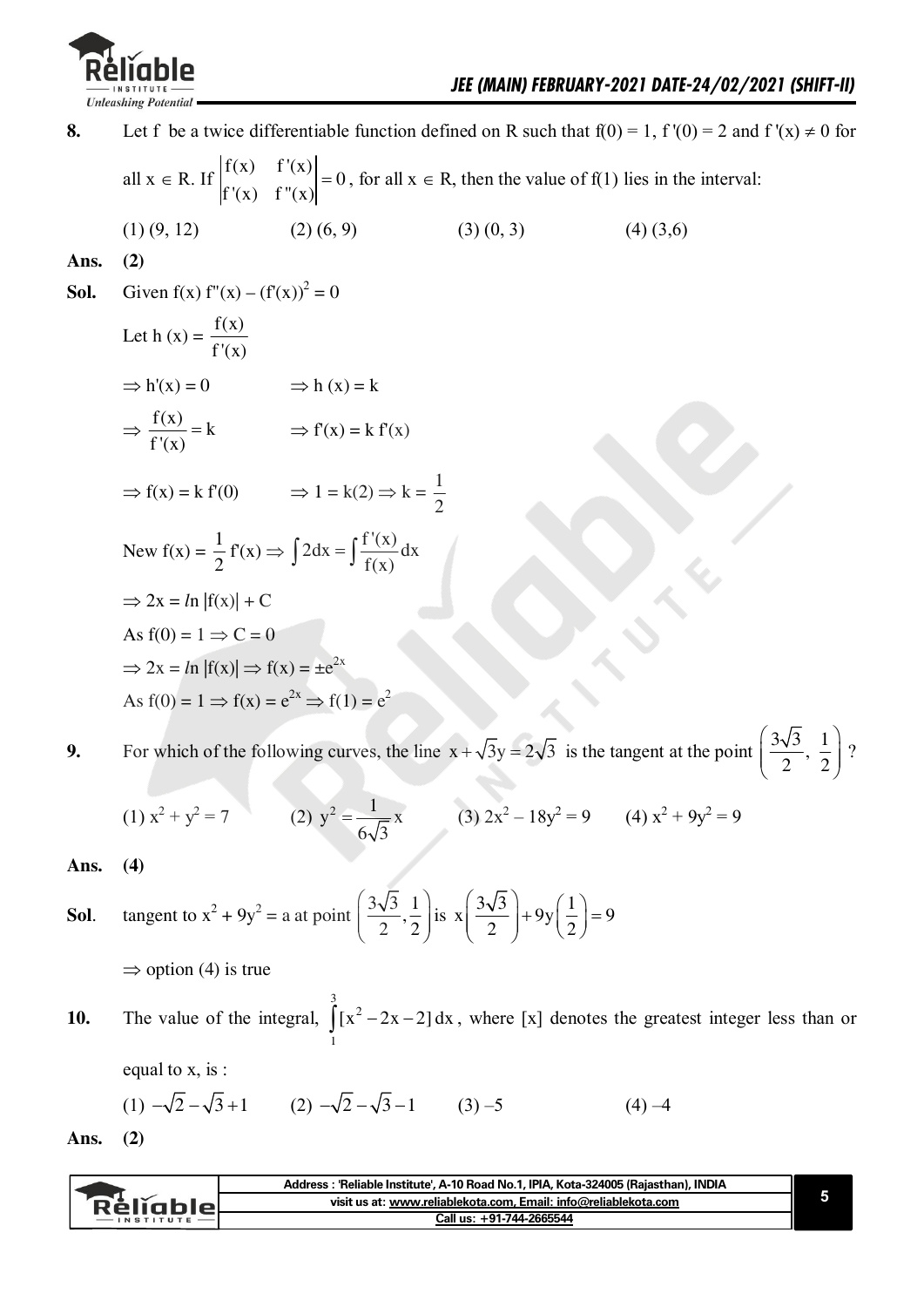

| Sol. | $I = \int_{0}^{3} -3dx + \int_{0}^{3} [(x-1)^{2}] dx$                                                                                                                                                                                                                              | $x - 1 = t$ ; $dx = dt$ |                           |
|------|------------------------------------------------------------------------------------------------------------------------------------------------------------------------------------------------------------------------------------------------------------------------------------|-------------------------|---------------------------|
|      | $I = (-6) + \int_{0}^{2} [t^2] dt$                                                                                                                                                                                                                                                 |                         |                           |
|      | I = -6 + $\int_{0}^{1} 0 dt + \int_{1}^{\sqrt{2}} 1 dt + \int_{\sqrt{2}}^{\sqrt{3}} 2 dt + \int_{\sqrt{2}}^{2} 3 dt$                                                                                                                                                               |                         |                           |
|      | $I = -6 + (\sqrt{2} - 1) + 2\sqrt{3} - 2\sqrt{2} + 6 - 3\sqrt{3}$                                                                                                                                                                                                                  |                         |                           |
|      | $I = -1 - \sqrt{2} - \sqrt{3}$                                                                                                                                                                                                                                                     |                         |                           |
| 11.  | A possible value of $\tan\left(\frac{1}{4}\sin^{-1}\frac{\sqrt{63}}{8}\right)$ is :                                                                                                                                                                                                |                         |                           |
|      | (2) $2\sqrt{2}-1$<br>$(1)\frac{1}{\sqrt{7}}$                                                                                                                                                                                                                                       | $(3) \sqrt{7}-1$        | (4) $\frac{1}{2\sqrt{2}}$ |
| Ans. | (1)                                                                                                                                                                                                                                                                                |                         |                           |
| Sol. | Let $\sin^{-1} \frac{\sqrt{63}}{8} = \theta \implies \sin \theta = \frac{\sqrt{63}}{8}$                                                                                                                                                                                            |                         |                           |
|      | $\sqrt{63}$<br>1                                                                                                                                                                                                                                                                   |                         |                           |
|      | $\tan\left(\frac{1}{4}\sin^{-1}\frac{\sqrt{63}}{8}\right) = \tan\left(\frac{\theta}{4}\right) = \frac{1-\cos\frac{\theta}{2}}{\sin\frac{\theta}{2}} = \frac{1-\sqrt{\frac{1+\cos\theta}{2}}}{\sqrt{\frac{1-\cos\theta}{2}}} = \frac{1-\frac{3}{4}}{\sqrt{7}} = \frac{1}{\sqrt{7}}$ |                         |                           |
| 12.  | The negative of the statement $\neg p \wedge (p \vee q)$ is                                                                                                                                                                                                                        |                         |                           |
|      | $(1) \sim p \vee q$<br>$(2)$ p $\vee \sim q$                                                                                                                                                                                                                                       | $(3) \sim p \wedge q$   | $(4) p \wedge \sim q$     |
| Ans. | (2)                                                                                                                                                                                                                                                                                |                         |                           |
| Sol. | $\sim$ ( ~ p $\wedge$ ( p $\vee$ q ))                                                                                                                                                                                                                                              |                         |                           |
|      | $= \sim ((\sim p \land p) \lor (\sim p \land q))$                                                                                                                                                                                                                                  |                         |                           |
|      | $=$ $\sim$ $\left(\sim p \land q\right)$ = $p \lor \sim q$                                                                                                                                                                                                                         |                         |                           |

|                  | Address: 'Reliable Institute', A-10 Road No.1, IPIA, Kota-324005 (Rajasthan), INDIA |  |
|------------------|-------------------------------------------------------------------------------------|--|
| <b>Réliable_</b> | visit us at: www.reliablekota.com. Email: info@reliablekota.com                     |  |
| INSTITUTE        | Call us: +91-744-2665544                                                            |  |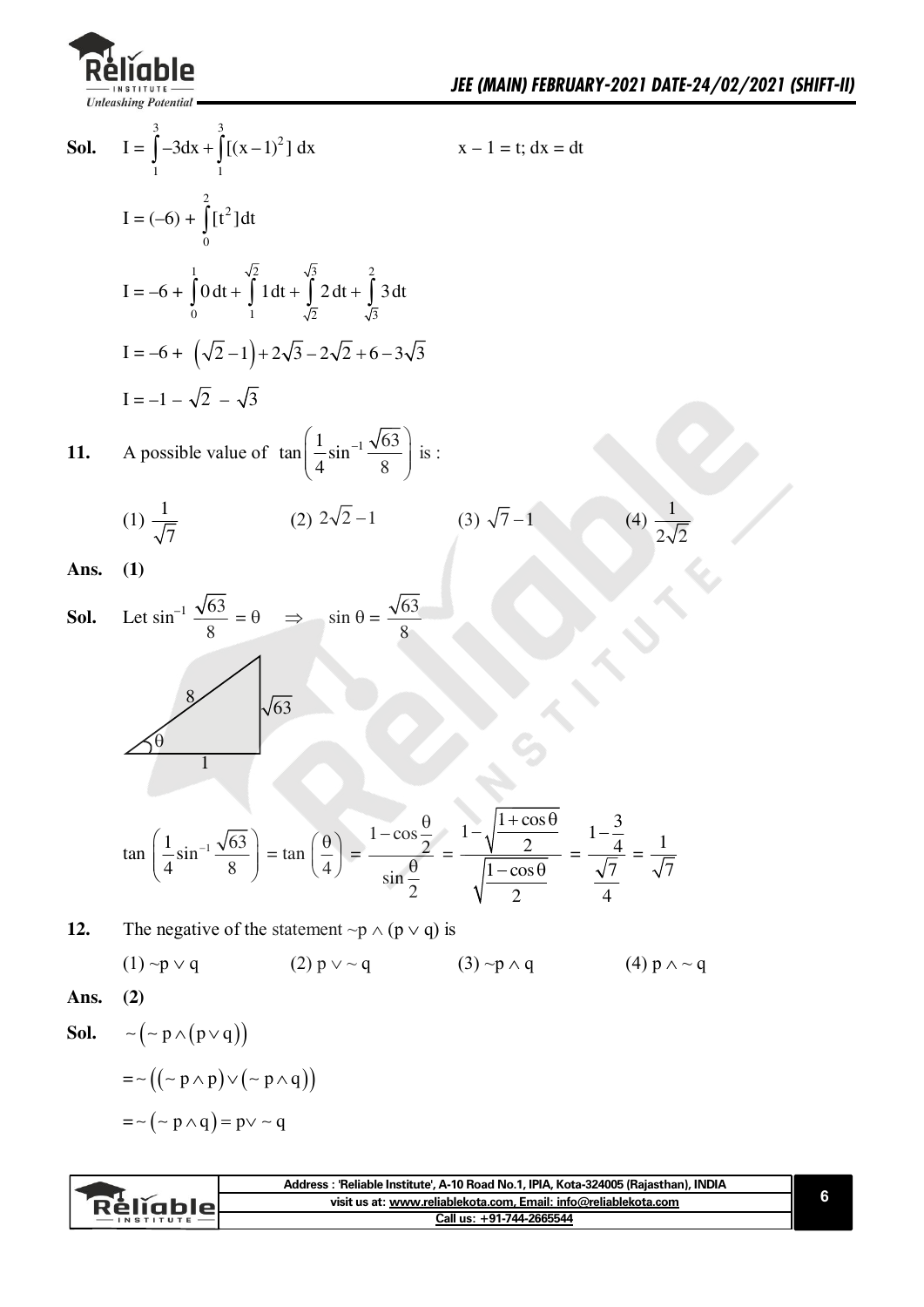

**13.** If the curve  $y = ax^2 + bx + c$ ,  $x \in R$ , passes through the point (1,2) and the tangent line to this curve at origin is  $y = x$ , then the possible values of a, b, c are : (1)  $a = \frac{1}{2}$  $\overline{c}$  $, b = \frac{1}{2}$  $\overline{\mathbf{c}}$ (2)  $a = 1$ ,  $b = 0$ ,  $c = 1$ (3)  $a = 1$ ,  $b = 1$ ,  $c = 0$  (4)  $a = -1$ ,  $b = 1$ ,  $c = 1$ **Ans. (3) Sol.**  $2 = a + b + c$  ...,,(i) dy dx  $= 2ax + b \Rightarrow$  $(0,0)$ dy dx  $=1$  $\Rightarrow$  b = 1  $\Rightarrow$  a + c = 1 **14.** The area of the region :  $R = \{(x, y) : 5x^2 \le y \le 2x^2 + 9\}$  is : (1)  $11\sqrt{3}$  square units (2)  $12\sqrt{3}$  square units (3)  $9\sqrt{3}$  square units (4)  $6\sqrt{3}$  square units **Ans. (2) Sol.**  w  $y=5x^2$  $y = 2x^2 + 9$  $-\sqrt{3}$  0  $\sqrt{3}$ v  $\overline{0}$ 9 Required area  $=2$ 3  $2 \times 0 \leq x^2$  $\int_{0}^{1} (2x^{2} + 9 - 5x^{2}) dx$  $=2$ 3  $\overline{\mathbf{c}}$  $\int_{0}^{1} (9-3x^{2})dx$  $= 2 | 9x - x^3 |_0^{\sqrt{3}} = 12 \sqrt{3}$ **15.** If a curve  $y = f(x)$  passes through the point (1, 2) and satisfies  $x \frac{dy}{dx} + y = bx^4$ dx  $+ y = bx^{4}$ , then for what value of b,  $\int_{0}^{2} f(x) dx = \frac{62}{5}$ /  $\int_{1}^{1} f(x) dx = \frac{02}{5}$  ? (1) 5 (2) 10 (3)  $\frac{62}{5}$ 3  $(4) \frac{31}{4}$ 3

**Ans. (2)** 

|                  | Address: 'Reliable Institute', A-10 Road No.1, IPIA, Kota-324005 (Rajasthan), INDIA |  |
|------------------|-------------------------------------------------------------------------------------|--|
| Rèlighlel        | visit us at: www.reliablekota.com. Email: info@reliablekota.com                     |  |
| <b>INSTITUTE</b> | Call us: +91-744-2665544                                                            |  |
|                  |                                                                                     |  |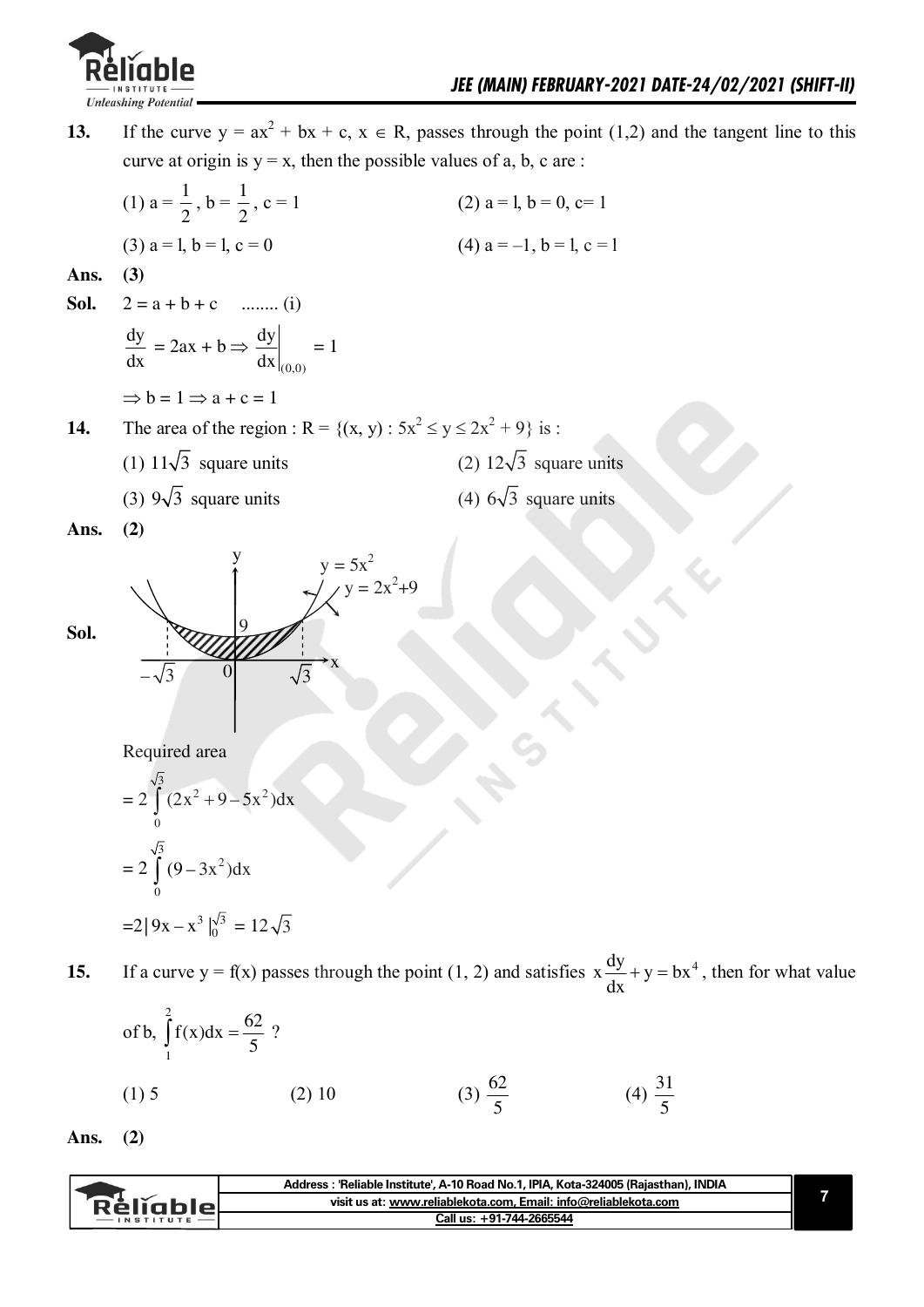

 $\frac{dy}{dx} + \frac{y}{x} = 6x^3$ Sol.

I.F. = 
$$
e^{\int \frac{dx}{x}} = x
$$
  
\n $\therefore$  yx =  $\int bx^4 dx = \frac{bx^5}{5} + C$ 

Passes through  $(1,2)$ , we get

$$
2 = \frac{b}{5} + C \qquad ...(i)
$$
  
Also, 
$$
\int_{1}^{2} \left( \frac{bx^{4}}{5} + \frac{C}{x} \right) dx = \frac{62}{5}
$$

$$
\Rightarrow \frac{b}{25} \times 32 + C\ell \cdot n2 - \frac{b}{25} = \frac{62}{5}
$$

$$
\Rightarrow C = 0 \& b = 10
$$

Let f(x) be a differentiable function defined on [0, 2] such that  $f'(x) = f'(2-x)$  for all  $x \in (0, 2)$ , 16.

f(0) = 1 and f(2) = e<sup>2</sup>. Then the value of 
$$
\int_{0}^{2} f(x) dx
$$
 is:  
\n(1) 1 - e<sup>2</sup> (2) 1 + e<sup>2</sup> (3) 2(1 - e<sup>2</sup>) (4) 2(1 + e<sup>2</sup>)  
\n(2)

Ans.

**Sol.** 
$$
f'(x) = f'(2 - x)
$$

On integrating both side  $f(x) = -f(2 - x) + c$ put  $x = 0$  $\Rightarrow$   $c = 1 + e^2$  $f(0) + f(2) = c$  $\implies$  f(x) + f(2 - x) = 1 + e<sup>2</sup>......(i) I =  $\int_{0}^{2} f(x) dx = \int_{0}^{1} {f(x) + f(2-x)} dx = (1 + e^{2})$ 

- Let A and B be  $3 \times 3$  real matrices such that A is symmetric matrix and B is skew-symmetric 17. matrix. Then the system of linear equations  $(A^{2}B^{2} - B^{2}A^{2})X = O$ , where X is a 3 × 1 column matrix of unknown variables and O is a  $3 \times 1$  null matrix, has:
	- $(1)$  no solution
	- (2) exactly two solutions
	- (3) infinitely many solutions
	- $(4)$  a unique solution

Ans.  $(3)$ 

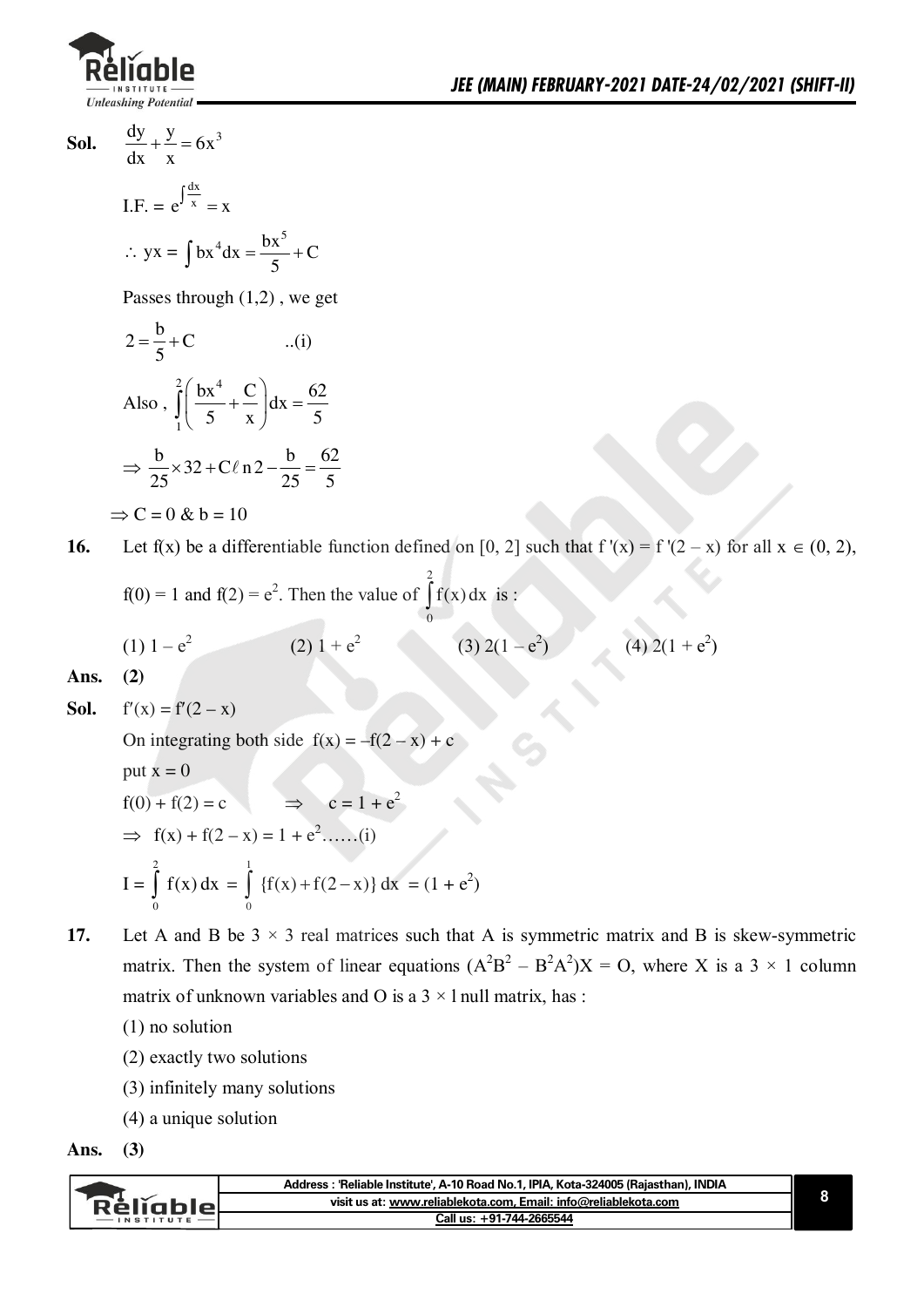

**Sol.**  $=$  A, B<sup>T</sup> = -B Let  $A^2B^2 - B^2A^2$  $= P$  $P^{T} = (A^{2}B^{2} - B^{2}A^{2})^{T} = (A^{2}B^{2})^{T} - (B^{2}A^{2})^{T}$  $=(B^2)^T(A^2)^T-(A^2)^T(B^2)^T$  $= B^2A^2 - A^2B^2$  $\Rightarrow$  P is skew-symmetric matrix  $\Rightarrow$   $|P| = 0$ Hence  $PX = 0$  have infinite solution **18.** Let a, b, c be in arithmetic progression. Let the centroid of the triangle with vertices (a, c), (2, b) and (a, b) be  $\left(\frac{10}{2}, \frac{7}{5}\right)$  $\left(\frac{10}{3}, \frac{7}{3}\right)$ . If  $\alpha$ ,  $\beta$  are the roots of the equation  $ax^2 + bx + 1 = 0$ , then the value of  $\alpha^2 + \beta^2 - \alpha\beta$  is :  $(1) \frac{71}{2}$ 256  $(2) \frac{69}{17}$ 256  $(3) - \frac{69}{17}$ 256  $-\frac{69}{256}$  (4)  $-\frac{71}{25}$ 256 - **Ans. (4) Sol.**  $2b = a + c$  $2a + 2$ 3  $=\frac{10}{1}$ 3 and  $\frac{2b + c}{2}$ 3  $=\frac{7}{2}$ 3  $\Rightarrow$  a = 4  $2b+c=7$  $-c=4$  $2b + c = 7$  $2b - c = 4$ solving,  $b = \frac{11}{4}$  $\overline{\mathcal{L}}$  $c = \frac{3}{2}$  $\overline{c}$  $\therefore$  Quadratic Equation is  $4x^2 + \frac{11}{4}$  $\overline{\mathcal{L}}$  $x + 1 = 0$  $\therefore$  The value of  $(\alpha + \beta)^2 - 3\alpha\beta = \frac{121}{256}$ 256  $-\frac{3}{4}$  $\overline{\mathcal{L}}$  $\equiv -$ 71 256 **19.** For the system of linear equations :  $x - 2y = 1$ ,  $x - y + kz = -2$ ,  $ky + 4z = 6$ ,  $k \in R$ , consider the following statements : (A) The system has unique solution if  $k \neq 2$ ,  $k \neq -2$ . (B) The system has unique solution if  $k = -2$ . (C) The system has unique solution if  $k = 2$ . (D) The system has no-solution if  $k = 2$ . (E) The system has infinite number of solutions if  $k \neq -2$ . Which of the following statements are correct ? (1) (C) and (D) only (2) (B) and (E) only (3) (A) and (E) only (4) (A) and (D) only

|           | : 'Reliable Institute'. A-10 Road No.1. IPIA. Kota-324005 (Raiasthan). INDIA<br>Address · |  |
|-----------|-------------------------------------------------------------------------------------------|--|
| Réligblel | visit us at: www.reliablekota.com, Email: info@reliablekota.com                           |  |
|           | Call us: +91-744-2665544                                                                  |  |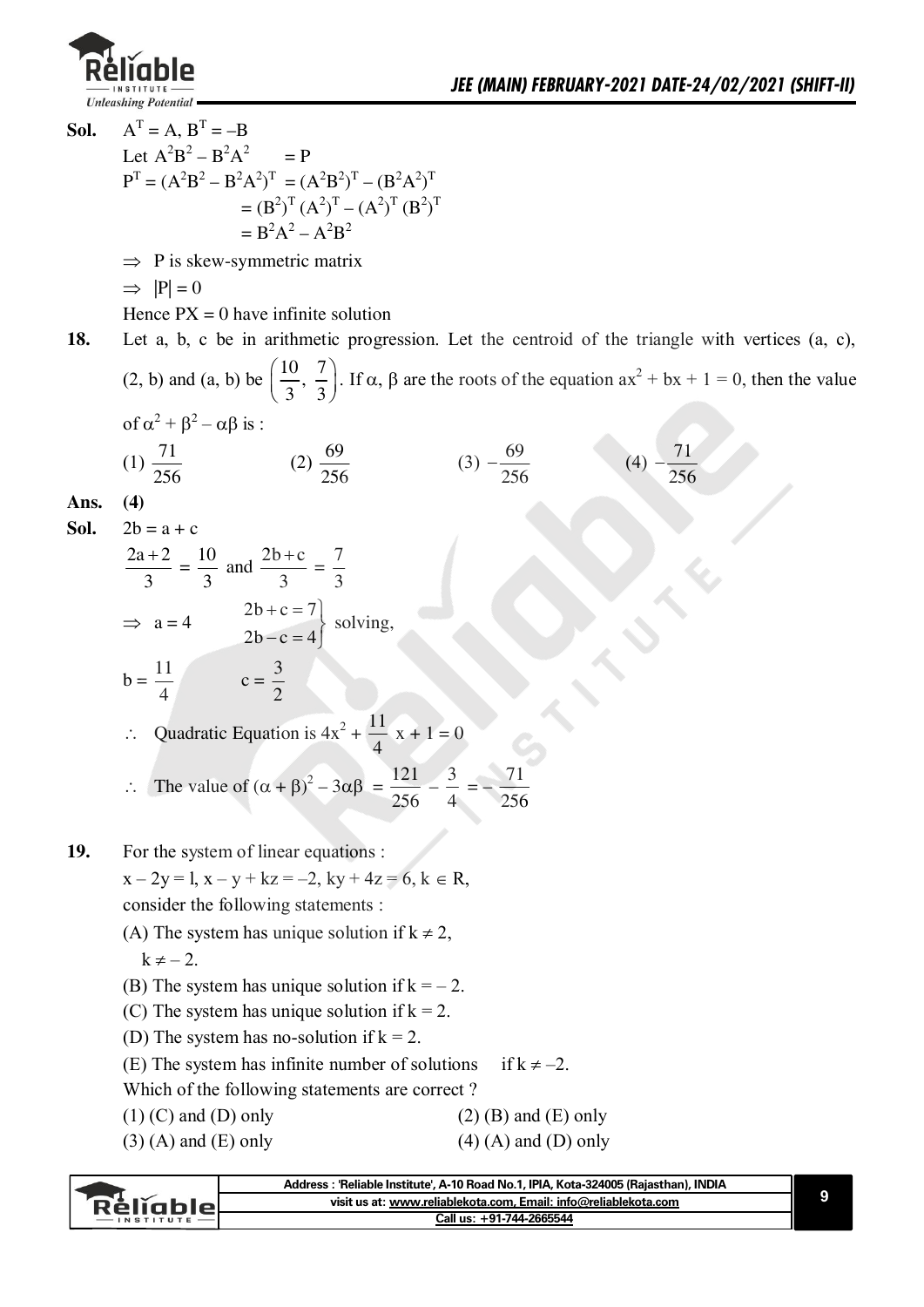

**Ans. (4)** 

**Sol.**

-  $= |1 -1 k| = 4 - k^2$  $1 -2 0$  $D = |1 -1 k| = 4 - k$ 0 k 4

$$
D_1 = \begin{vmatrix} 1 & -2 & 0 \\ -2 & -1 & k \\ 6 & k & 4 \end{vmatrix} = -(k+10)(k+2)
$$

for unique solution  $D \neq 0 \Rightarrow k \neq \pm 2$ for no solution,  $D = 0$ ,  $D_1 \neq 0$ 

$$
\Rightarrow k = 2
$$

at  $k = -2$ ,  $D_1 = D_2 = D_3 = D = 0$  So system has infinite solution.

**20.** The probability that two randomly selected subsets of the set  $\{1, 2, 3, 4, 5\}$  have exactly two elements in their intersection, is :

(1) 
$$
\frac{65}{2^7}
$$
 (2)  $\frac{65}{2^8}$  (3)  $\frac{135}{2^9}$  (4)  $\frac{35}{2^7}$ 

**Ans. (3)** 

**Sol.** Required probability

$$
=\frac{{}^{5}C_{2}\times3^{3}}{4^{5}}
$$

$$
=\frac{10\times27}{2^{10}}=\frac{135}{2^{9}}
$$

### **SECTION-B**

**1.** For integers n and r, let l p  $\binom{n}{r} = \begin{cases} ^nC_r, & \text{if } n \geq r \geq 0 \\ 0 & \text{if } n \geq r \end{cases}$ otherwise  $(r)$  [ The maximum value of k for which the sum

$$
\sum_{i=0}^{k} {10 \choose i} {15 \choose k-i} + \sum_{i=0}^{k+1} {12 \choose i} {13 \choose k+1-i}
$$
 exists, is equal to \_\_\_\_\_\_\_.

**Ans. (12)** 

**Sol.** 
$$
\sum_{i=0}^{k} {10 \choose i} {15 \choose k-i}
$$
  
\n
$$
= {^{10}C_0} {^{15}C_k} + {^{10}C_1} {^{15}C_{k-1}} + {^{10}C_2} {^{15}C_{k-2}} + \dots + {^{10}C_k} {^{15}C_0}
$$
  
\n
$$
(1+x)^{10} = {^{10}C_0} + {^{10}C_1}x + {^{10}C_2}x^2 + {^{10}C_3}x^3 + \dots + {^{10}C_k}x^k + \dots
$$
  
\n
$$
(1+x)^{15} = {^{15}C_0} + {^{15}C_1}x + {^{15}C_2}x^2 + \dots + {^{15}C_k}x^k + \dots
$$
  
\nNow  
\n
$$
(1+x)^{10}, (1+x)^{15} = (x)^{10}, (1+x)^{15} = (x)^{10}
$$
  
\n
$$
15x^2 + 15x^3 + 15x^2 + \dots
$$
  
\nNow  
\n
$$
(1+x)^{10}, (1+x)^{15} = (x)^{10}
$$
  
\n
$$
15x^2 + 15x^2 + \dots
$$
  
\n
$$
15x^2 + 15x^2 + \dots
$$
  
\n
$$
15x^2 + 15x^2 + \dots
$$
  
\n
$$
15x^2 + 15x^2 + \dots
$$
  
\n
$$
15x^2 + 15x^2 + \dots
$$
  
\n
$$
15x^2 + 15x^2 + \dots
$$
  
\n
$$
15x^2 + 15x^2 + \dots
$$
  
\n
$$
15x^2 + 15x^2 + \dots
$$
  
\n
$$
15x^2 + 15x^2 + \dots
$$
  
\n
$$
15x^2 + 15x^2 + \dots
$$
  
\n
$$
15x^2 + 15x^2 + \dots
$$
  
\n
$$
15x^2 + 15x^2 + \dots
$$
  
\n
$$
15x^2 + 15x^2 + \dots
$$
  
\n

**Address : 'Reliable Institute', A-10 Road No.1, IPIA, Kota-324005 (Rajasthan), INDIA 10**  Réliable **visit us at: www.reliablekota.com, Email: info@reliablekota.com Call us: +91-744-2665544**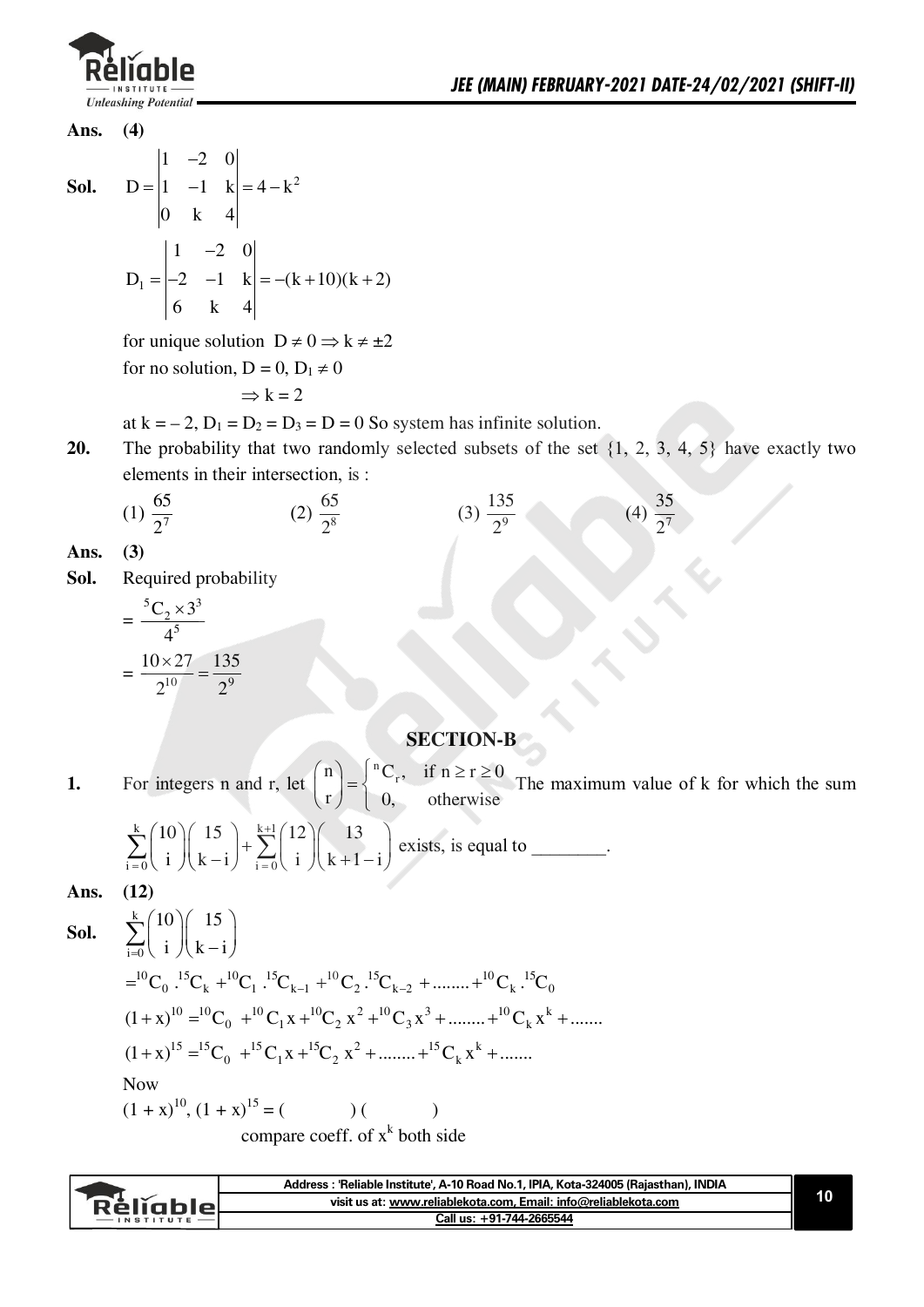

$$
{}^{25}C_k = {}^{10}C_0 {}^{15}C_k + \dots + {}^{10}C_k {}^{15}C_0
$$
  
Similar 
$$
\sum_{i=0}^{k+1} \binom{12}{i} \binom{13}{k+1-i} = {}^{25}C_{k+1}
$$
  
Now  ${}^{25}C_k + {}^{25}C_{k+1}$ 
$$
= {}^{26}C_{k+1}
$$

to find the maximum sum value of  $k$  is 12

 $\ast$ but as per question maximum value of k is infinite So, it should be BONUS

Let  $\lambda$  be an interger. If the shortest distance between the lines  $x - \lambda = 2y - 1 = -2z$  and  $2.$  $x = y + 2\lambda = z - \lambda$  is  $\frac{\sqrt{7}}{2\sqrt{2}}$ , then the value of  $|\lambda|$  is \_\_\_\_\_\_.

Ans.  $(1)$ 

**Sol.** 
$$
L_1: \frac{x - \lambda}{1} = \frac{y - \frac{1}{2}}{\frac{1}{2}} = \frac{z}{-\frac{1}{2}}
$$
 and  
\n $L_2: \frac{x}{1} = \frac{y + 2\lambda}{1} = \frac{z - \lambda}{1}$   
\n $D\phi = \frac{|\vec{a}_1 - \vec{a}_2| \cdot (\vec{b}_1 \times \vec{b}_2)|}{|\vec{b}_1 \times \vec{b}_2|}$   
\n $\vec{b}_1 \times \vec{b}_2 = \frac{|\vec{i}_1 \quad \vec{j}_1 \quad \hat{k}|}{|\vec{i}_1 \quad 1 \quad 1|}$   
\n $= \hat{i}(1) - \hat{j}(\frac{3}{2}) + \hat{k}(\frac{1}{2})$   
\n $= \hat{i} - \frac{3\hat{j}}{2} + \frac{\hat{k}}{2}$   
\n $|\vec{b}_1 \times \vec{b}_2| = \sqrt{1 + \frac{9}{4} + \frac{1}{4}} = \sqrt{\frac{7}{2}}$   
\n $|\vec{a}_1 - \vec{a}_2| = \lambda \hat{i} + (\frac{1}{2} + 2\lambda) \hat{j} - \lambda \hat{k}$ 

given

|               | Address: 'Reliable Institute', A-10 Road No.1, IPIA, Kota-324005 (Rajasthan), INDIA |  |
|---------------|-------------------------------------------------------------------------------------|--|
| `Rěliable∟    | visit us at: www.reliablekota.com, Email: info@reliablekota.com                     |  |
| $-$ INSTITUTE | Call us: +91-744-2665544                                                            |  |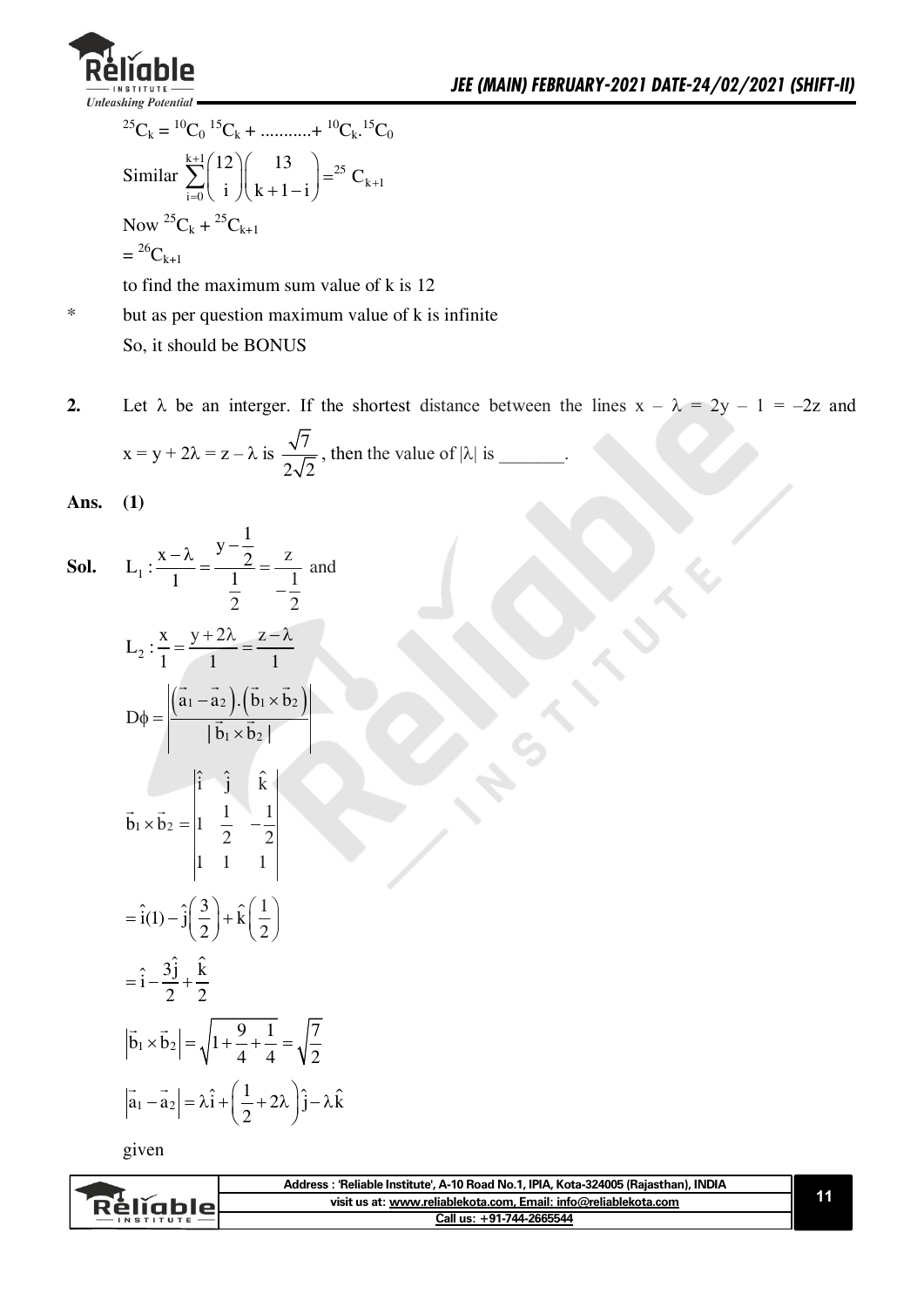

X

$$
D = \frac{\lambda - \left(\frac{3}{4} + 3\lambda\right) - \frac{\lambda}{2}}{\sqrt{\frac{7}{2}}} = \sqrt{\frac{7}{2}} \times \frac{1}{2}
$$

$$
\left|\frac{5\lambda}{2} + \frac{3}{4}\right| = \frac{7}{4} \implies \lambda = \frac{2}{5}, \lambda = -1
$$

$$
\lambda \in \text{integer}
$$

$$
|\lambda|=1
$$

 $3.$ If  $a + \alpha = 1$ ,  $b + \beta = 2$  and

$$
af(x) + \alpha f\left(\frac{1}{x}\right) = bx + \frac{\beta}{x}, x \neq 0, \text{ then the value of expression } \frac{f(x) + f\left(\frac{1}{x}\right)}{x + \frac{1}{x}} \text{ is}
$$

Ans. 
$$
(2)
$$

**Sol.** 
$$
af(x) + \alpha f\left(\frac{1}{x}\right) = bx + \frac{\beta}{x}
$$
 ......... (i)  
\n
$$
x \to \frac{1}{x}
$$
  
\n
$$
af\left(\frac{1}{x}\right) + \alpha f(x) = \frac{b}{x} + \beta x
$$
  
\n(i) + (ii)  
\n
$$
(a + \alpha) \left[ f(x) + f\left(\frac{1}{x}\right) \right] = \left(x + \frac{1}{x}\right)(b + \beta)
$$
  
\n
$$
\frac{f(x) + f\left(\frac{1}{x}\right)}{x + \frac{1}{x}} = \frac{2}{1} = 2
$$

Let a point P be such that its distance from the point  $(5, 0)$  is thrice the distance of P from the  $\boldsymbol{4}$ . point  $(-5, 0)$ . If the locus of the point P is a circle of radius r, then  $4r^2$  is equal to \_\_\_\_\_\_.

 $\ldots$  (ii)

#### $(56)$ Ans.

Internal point which divide (5,0) & (-5,0) in the ratio 3 : 1 is  $\left(\frac{-5}{2},0\right)$  External point which divide Sol.

 $(5,0)$  &  $(-5,0)$  in the ratio 3 : 1 is  $(-10,0)$ 

$$
2r = \left(\frac{-5}{2} + 10\right) = \frac{15}{2} = 7.5
$$

$$
(2r)^2 = 56.25 \approx 56
$$

|                  | Address : 'Reliable Institute', A-10 Road No.1, IPIA, Kota-324005 (Rajasthan), INDIA |  |
|------------------|--------------------------------------------------------------------------------------|--|
| RéliableL        | visit us at: www.reliablekota.com, Email: info@reliablekota.com                      |  |
| <b>INSTITUTE</b> | Call us: +91-744-2665544                                                             |  |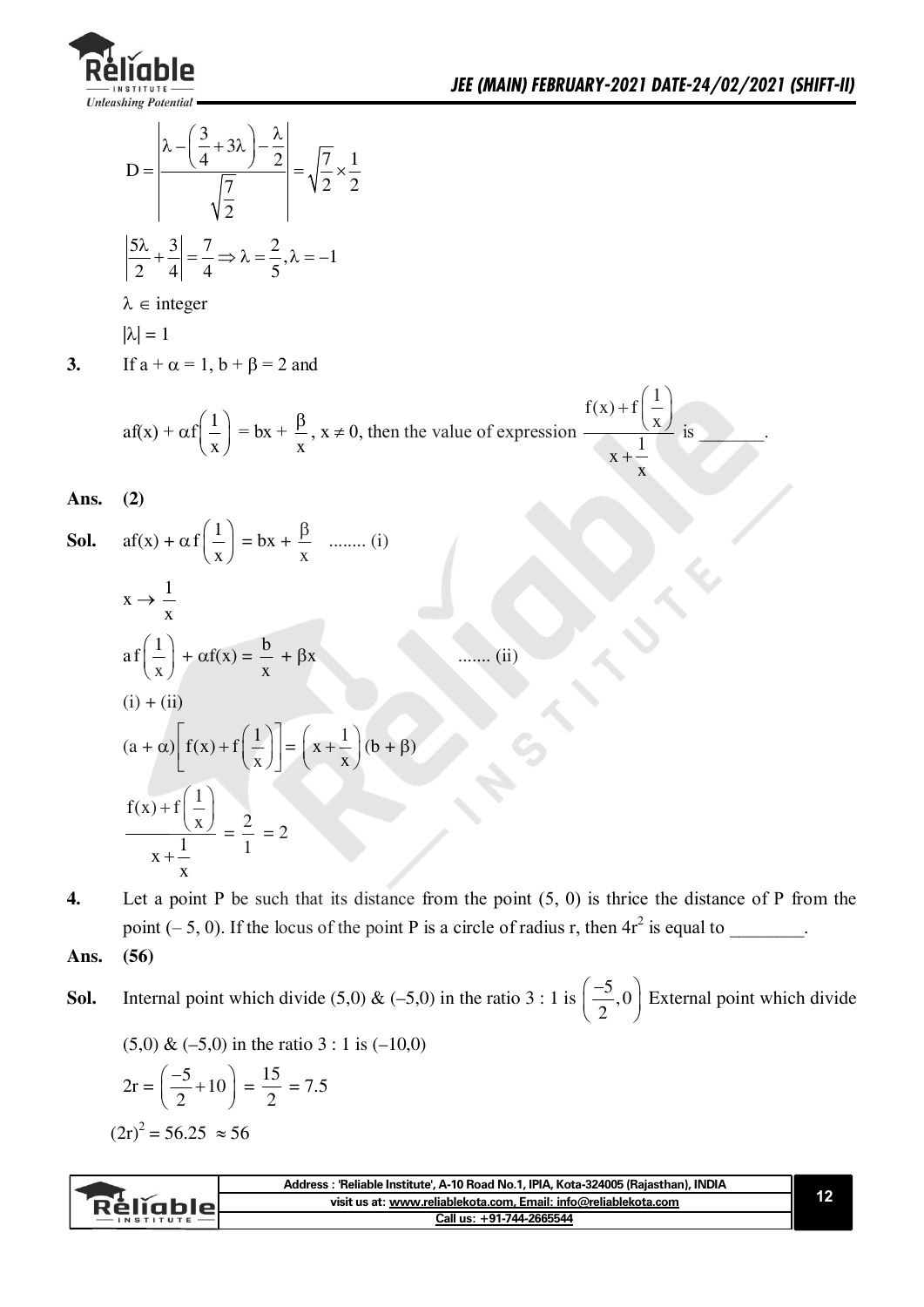

- **5.** If the area of the triangle formed by the positive x-axis, the normal and the tangent to the circle  $(x-2)^{2} + (y-3)^{2} = 25$  at the point (5, 7) is A, then 24A is equal to \_\_\_\_\_.
- **\*Ans. (1225)**



equation of normal at P

$$
(y-7) = \left(\frac{7-3}{5-2}\right)(x-5)
$$
  
\n
$$
3y - 21 = 4x - 20
$$
  
\n
$$
\Rightarrow 4x - 3y + 1 = 0
$$
 ....... (i)  
\n
$$
\Rightarrow M\left(-\frac{1}{4}, 0\right)
$$

equation of tangent at P

$$
(y-7) = -\frac{3}{4}(x-5)
$$
  
\n
$$
4y-28 = -3x + 15
$$
  
\n
$$
\Rightarrow 3x + 4y = 43
$$
 ......... (ii)  
\n
$$
\Rightarrow N\left(\frac{43}{3}, 0\right)
$$

hence ar( $\triangle PMN$ ) =  $\frac{1}{2}$  $\overline{\mathbf{c}}$  $\times$  MN  $\times$  7

 $<\!10$ 

$$
1 = \frac{1}{2} \times \frac{175}{12} \times 7
$$

$$
\Rightarrow 24\lambda = 1225
$$

#### **\* (In the question positive x-axis is given which do not from any triangle for required area)**

**6.** If the variance of 10 natural numbers 1, 1, 1,...., 1, k is less than 10, then the maximum possible value of  $k$  is  $\_\_\_\_\_\_\_\_\$ .

Ans. 
$$
(11)
$$

**Sol.** 
$$
\sigma^2 = \frac{\Sigma x^2}{n} - \left(\frac{\Sigma x}{n}\right)^2
$$

$$
\sigma^2 = \frac{(9 + k^2)}{10} - \left(\frac{9 + k}{10}\right)^2 <
$$

|                 | Address: 'Reliable Institute', A-10 Road No.1, IPIA, Kota-324005 (Rajasthan), INDIA |  |
|-----------------|-------------------------------------------------------------------------------------|--|
| <b>Religble</b> | visit us at: www.reliablekota.com, Email: info@reliablekota.com                     |  |
|                 | Call us: +91-744-2665544                                                            |  |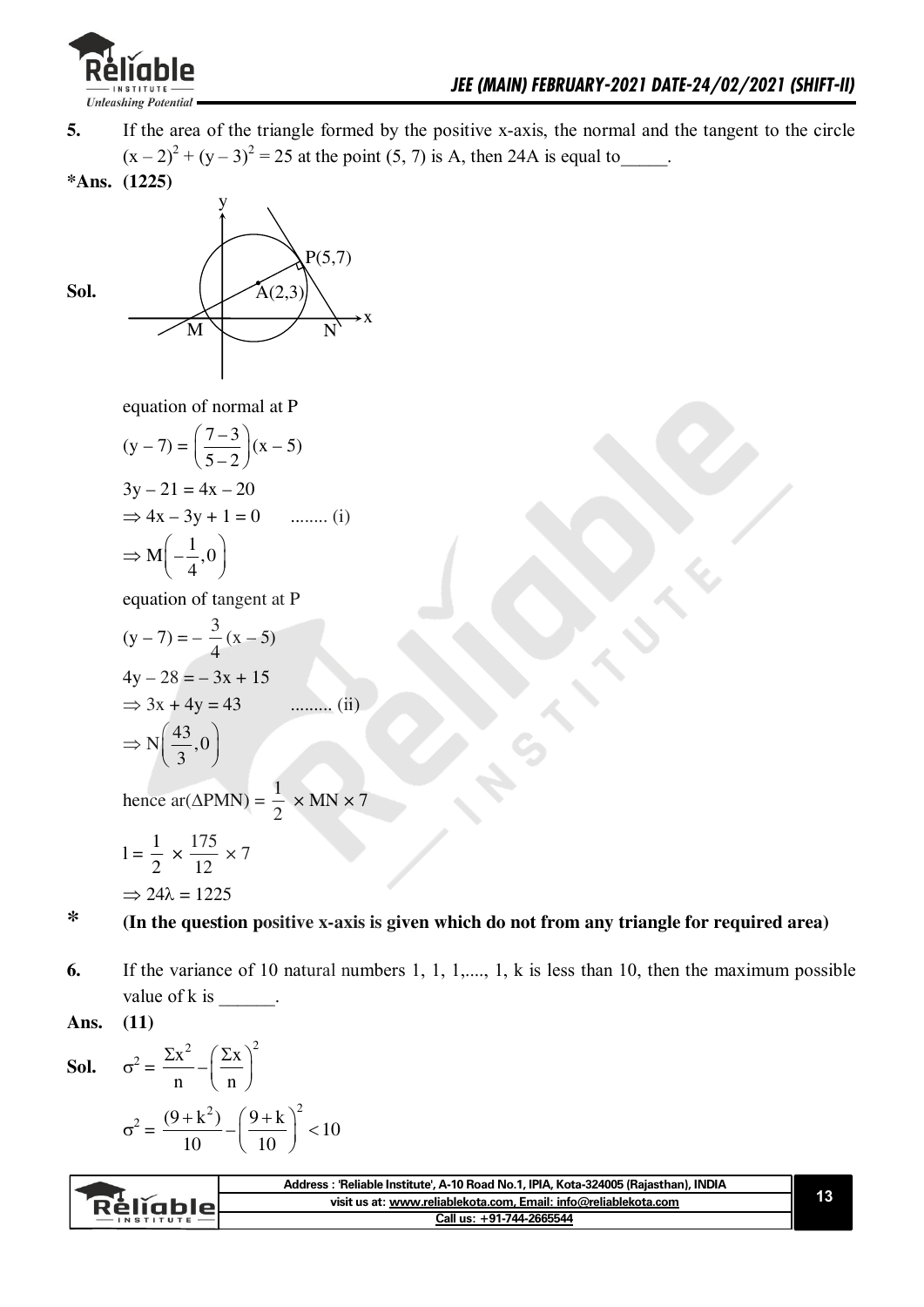

7.

 $(90 + k^2)10 - (81 + k^2 + 8k) < 1000$  $90 + 10k^2 - k^2 - 18k - 81 < 1000$  $9k^2 - 18k + 9 < 1000$  $(k-1)^2 < \frac{1000}{9} \Rightarrow k-1 < \frac{10\sqrt{10}}{3}$  $k < \frac{10\sqrt{10}}{2} + 1$ Maximum integral value of  $k = 11$ The sum of first four terms of a geometric progression (G.P.) is  $\frac{65}{12}$  and the sum of their respective reciprocals is  $\frac{65}{18}$ . If the product of first three terms of the G.P. is 1, and the third term is  $\alpha$ , then  $2\alpha$  is Ans.  $(3)$  $a.$  ar.  $ar^2$ ,  $ar^3$ Sol.  $a + ar + ar<sup>2</sup> + ar<sup>3</sup> = \frac{65}{12}$  $\ldots$  (i)  $\frac{1}{2} + \frac{1}{2} + \frac{1}{2} + \frac{1}{2} + \frac{1}{2} = \frac{65}{18}$  $\frac{1}{a} \left( \frac{r^3 + r^2 + r + 1}{r^3} \right) = \frac{65}{18}$ ....... $(ii)$ 

 $2\alpha = 3$ 

 $\frac{1}{11}$ ,  $a^2r^3 = \frac{18}{12} = \frac{3}{2}$ 

 $a^{3}r^{3} = 1 \implies a\left(\frac{3}{2}\right) = 1 \implies a = \frac{2}{3}$ 

 $\frac{4}{9}r^3 = \frac{3}{2} \Rightarrow r^3 = \frac{3^3}{2^3} \Rightarrow r = \frac{3}{2}$ 

 $\alpha = \text{ar}^2 = \frac{2}{3} \cdot \left(\frac{3}{2}\right)^2 = \frac{3}{2}$ 

The students  $S_1$ ,  $S_2$ ,....,  $S_{10}$  are to be divided into 3 groups A, B and C such that each group has 8. at least one student and the group C has at most 3 students. Then the total number of possibilities of forming such groups is

Ans.  $(31650)$ 

Sol.

| А | B |                         |
|---|---|-------------------------|
|   | 8 |                         |
| 2 |   |                         |
|   |   |                         |
| 6 |   | $\overline{\mathbf{z}}$ |

Ways to distribute in groups =  ${}^{10}C_1({}^9C_1 + ... + {}^9C_8) + {}^{10}C_2({}^8C_1 + ... + {}^8C_7) + {}^{10}C_3({}^7C_1 + ... + {}^7C_6)$  $= 10(510) + 45(254) + 120(126)$  $= 31650$ 

| Reliable | Address: 'Reliable Institute', A-10 Road No.1, IPIA, Kota-324005 (Rajasthan), INDIA |  |
|----------|-------------------------------------------------------------------------------------|--|
|          | visit us at: www.reliablekota.com. Email: info@reliablekota.com                     |  |
|          | Call us: +91-744-2665544                                                            |  |